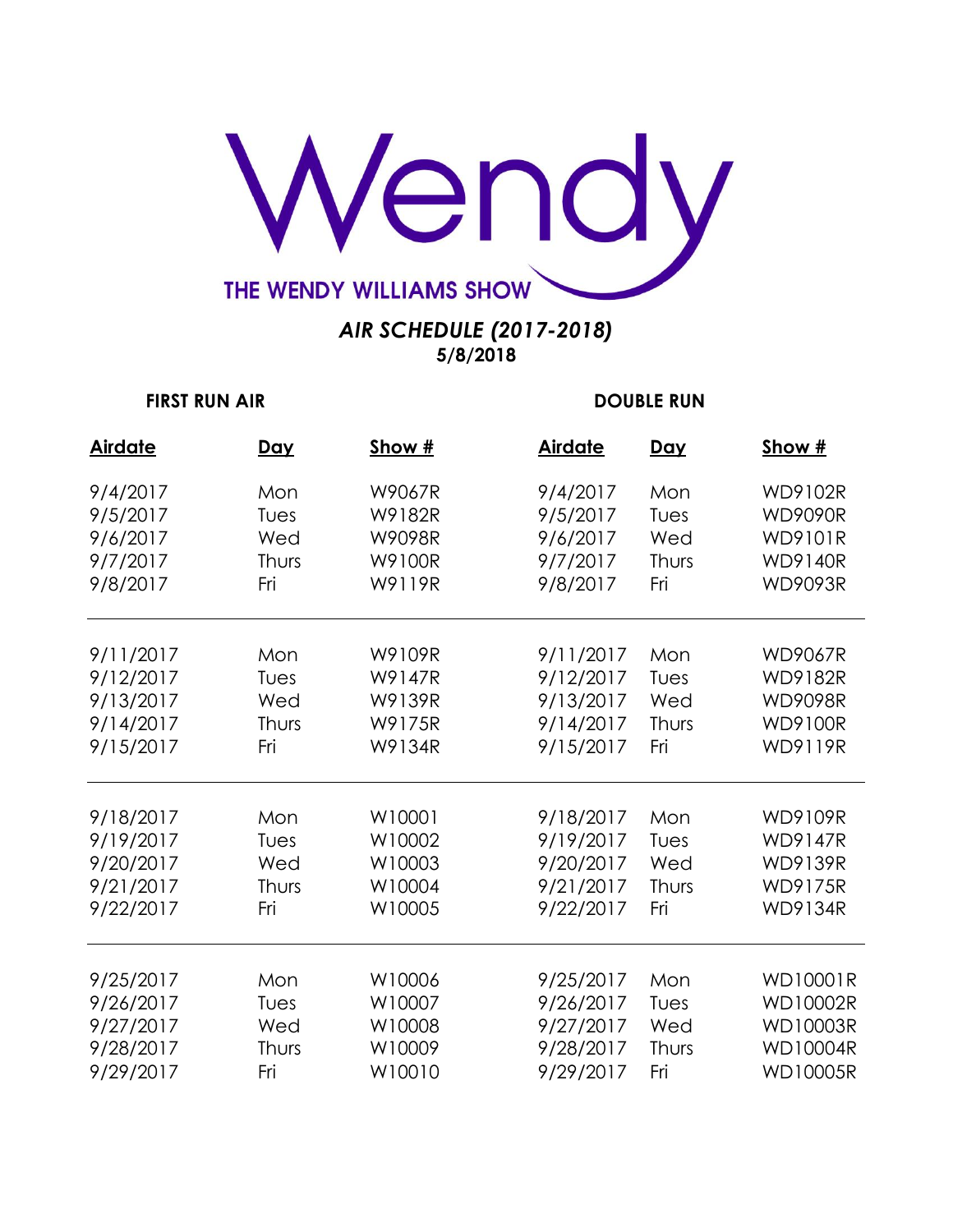

| <b>Airdate</b> | <u>Day</u> | Show # | <b>Airdate</b> | <u>Day</u> | Show #          |
|----------------|------------|--------|----------------|------------|-----------------|
| 10/2/2017      | Mon        | W10011 | 10/2/2017      | Mon        | <b>WD10006R</b> |
| 10/3/2017      | Tues       | W10012 | 10/3/2017      | Tues       | <b>WD10007R</b> |
| 10/4/2017      | Wed        | W10013 | 10/4/2017      | Wed        | <b>WD10008R</b> |
| 10/5/2017      | Thurs      | W10014 | 10/5/2017      | Thurs      | <b>WD10009R</b> |
| 10/6/2017      | Fri        | W10015 | 10/6/2017      | Fri        | <b>WD10010R</b> |
| 10/9/2017      | Mon        | W10016 | 10/9/2017      | Mon        | <b>WD10011R</b> |
| 10/10/2017     | Tues       | W10017 | 10/10/2017     | Tues       | WD10012R        |
| 10/11/2017     | Wed        | W10018 | 10/11/2017     | Wed        | <b>WD10013R</b> |
| 10/12/2017     | Thurs      | W10019 | 10/12/2017     | Thurs      | <b>WD10014R</b> |
| 10/13/2017     | Fri        | W10020 | 10/13/2017     | Fri        | <b>WD10015R</b> |
| 10/16/2017     | Mon        | W10021 | 10/16/2017     | Mon        | <b>WD10016R</b> |
| 10/17/2017     | Tues       | W10022 | 10/17/2017     | Tues       | <b>WD10017R</b> |
| 10/18/2017     | Wed        | W10023 | 10/18/2017     | Wed        | <b>WD10018R</b> |
| 10/19/2017     | Thurs      | W10024 | 10/19/2017     | Thurs      | <b>WD10019R</b> |
| 10/20/2017     | Fri        | W10025 | 10/20/2017     | Fri        | <b>WD10020R</b> |
| 10/23/2017     | Mon        | W10026 | 10/23/2017     | Mon        | <b>WD10021R</b> |
| 10/24/2017     | Tues       | W10027 | 10/24/2017     | Tues       | <b>WD10022R</b> |
| 10/25/2017     | Wed        | W10028 | 10/25/2017     | Wed        | <b>WD10023R</b> |
| 10/26/2017     | Thurs      | W10029 | 10/26/2017     | Thurs      | <b>WD10024R</b> |
| 10/27/2017     | Fri        | W10030 | 10/27/2017     | Fri        | <b>WD10025R</b> |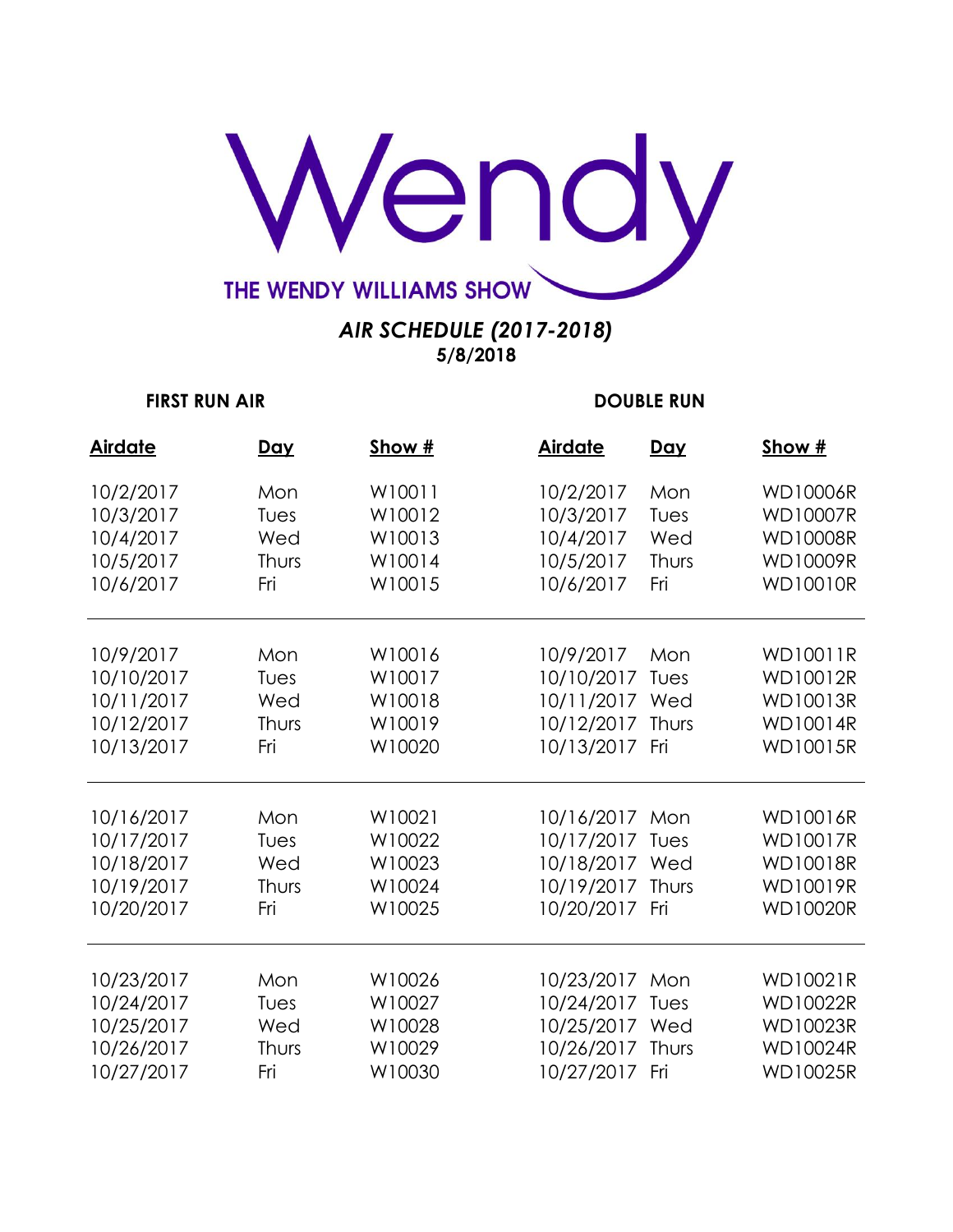

| <b>Airdate</b> | <u>Day</u> | Show #  | <b>Airdate</b> | <u>Day</u> | Show #          |
|----------------|------------|---------|----------------|------------|-----------------|
| 10/30/2017     | Mon        | W10031  | 10/30/2017     | Mon        | <b>WD10026R</b> |
| 10/31/2017     | Tues       | W10032  | 10/31/2017     | Tues       | <b>WD10027R</b> |
| 11/1/2017      | Wed        | W10033  | 11/1/2017      | Wed        | <b>WD10028R</b> |
| 11/2/2017      | Thurs      | W10034  | 11/2/2017      | Thurs      | <b>WD10029R</b> |
| 11/3/2017      | Fri        | W10035  | 11/3/2017      | Fri        | <b>WD10030R</b> |
| 11/6/2017      | Mon        | W10036  | 11/6/2017      | Mon        | <b>WD10031R</b> |
| 11/7/2017      | Tues       | W10037  | 11/7/2017      | Tues       | <b>WD10032R</b> |
| 11/8/2017      | Wed        | W10038  | 11/8/2017      | Wed        | <b>WD10033R</b> |
| 11/9/2017      | Thurs      | W10039  | 11/9/2017      | Thurs      | <b>WD10034R</b> |
| 11/10/2017     | Fri        | W10040  | 11/10/2017     | Fri        | <b>WD10035R</b> |
| 11/13/2017     | Mon        | W10041  | 11/13/2017     | Mon        | <b>WD10036R</b> |
| 11/14/2017     | Tues       | W10042  | 11/14/2017     | Tues       | <b>WD10037R</b> |
| 11/15/2017     | Wed        | W10043  | 11/15/2017     | Wed        | <b>WD10038R</b> |
| 11/16/2017     | Thurs      | W10044  | 11/16/2017     | Thurs      | <b>WD10039R</b> |
| 11/17/2017     | Fri        | W10045  | 11/17/2017     | Fri        | <b>WD10040R</b> |
| 11/20/2017     | Mon        | W10046  | 11/20/2017     | Mon        | <b>WD10041R</b> |
| 11/21/2017     | Tues       | W10047  | 11/21/2017     | Tues       | <b>WD10042R</b> |
| 11/22/2017     | Wed        | W10048  | 11/22/2017     | Wed        | <b>WD10043R</b> |
| 11/23/2017     | Thurs      | W10023R | 11/23/2017     | Thurs      | <b>WD10044R</b> |
| 11/24/2017     | Fri        | W10049  | 11/24/2017     | Fri        | <b>WD10045R</b> |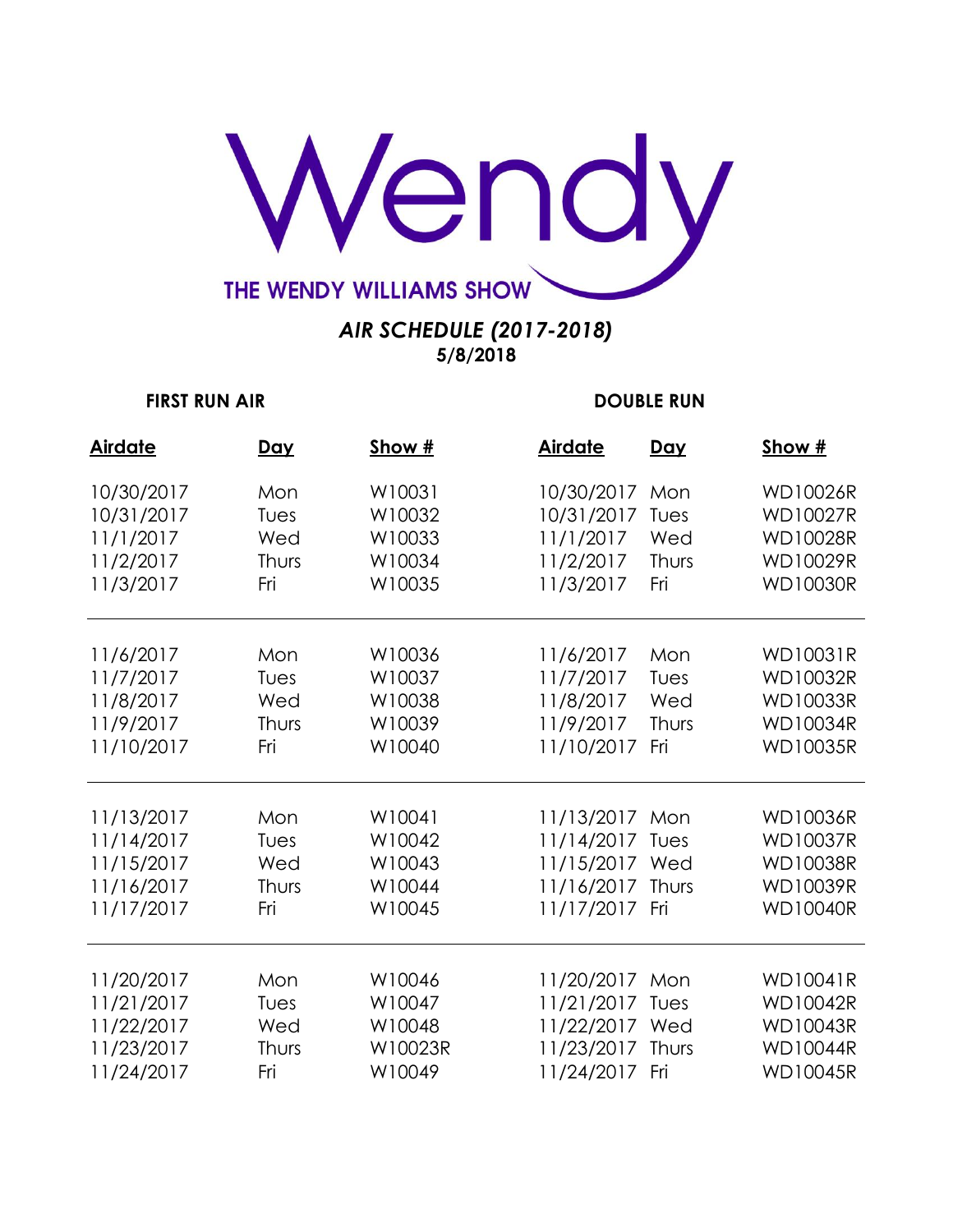

| <b>Airdate</b> | <u>Day</u> | Show #  | <b>Airdate</b> | <b>Day</b> | Show #          |
|----------------|------------|---------|----------------|------------|-----------------|
| 11/27/2017     | Mon        | W10029R | 11/27/2017     | Mon        | <b>WD10046R</b> |
| 11/28/2017     | Tues       | W10050  | 11/28/2017     | Tues       | <b>WD10047R</b> |
| 11/29/2017     | Wed        | W10051  | 11/29/2017     | Wed        | <b>WD10048R</b> |
| 11/30/2017     | Thurs      | W10052  | 11/30/2017     | Thurs      | <b>WD10023R</b> |
| 12/1/2017      | Fri        | W10053  | 12/1/2017      | Fri        | <b>WD10049R</b> |
| 12/4/2017      | Mon        | W10054  | 12/4/2017      | Mon        | <b>WD10029R</b> |
| 12/5/2017      | Tues       | W10055  | 12/5/2017      | Tues       | <b>WD10050R</b> |
| 12/6/2017      | Wed        | W10056  | 12/6/2017      | Wed        | <b>WD10051R</b> |
| 12/7/2017      | Thurs      | W10057  | 12/7/2017      | Thurs      | <b>WD10052R</b> |
| 12/8/2017      | Fri        | W10058  | 12/8/2017      | Fri        | <b>WD10053R</b> |
| 12/11/2017     | Mon        | W10059  | 12/11/2017     | Mon        | <b>WD10054R</b> |
| 12/12/2017     | Tues       | W10060  | 12/12/2017     | Tues       | <b>WD10055R</b> |
| 12/13/2017     | Wed        | W10061  | 12/13/2017     | Wed        | <b>WD10056R</b> |
| 12/14/2017     | Thurs      | W10062  | 12/14/2017     | Thurs      | <b>WD10057R</b> |
| 12/15/2017     | Fri        | W10063  | 12/15/2017     | Fri        | <b>WD10058R</b> |
| 12/18/2017     | Mon        | W10050R | 12/18/2017     | Mon        | <b>WD10059R</b> |
| 12/19/2017     | Tues       | W10051R | 12/19/2017     | Tues       | <b>WD10060R</b> |
| 12/20/2017     | Wed        | W10052R | 12/20/2017     | Wed        | <b>WD10061R</b> |
| 12/21/2017     | Thurs      | W10053R | 12/21/2017     | Thurs      | <b>WD10062R</b> |
| 12/22/2017     | Fri        | W10055R | 12/22/2017     | Fri        | <b>WD10063R</b> |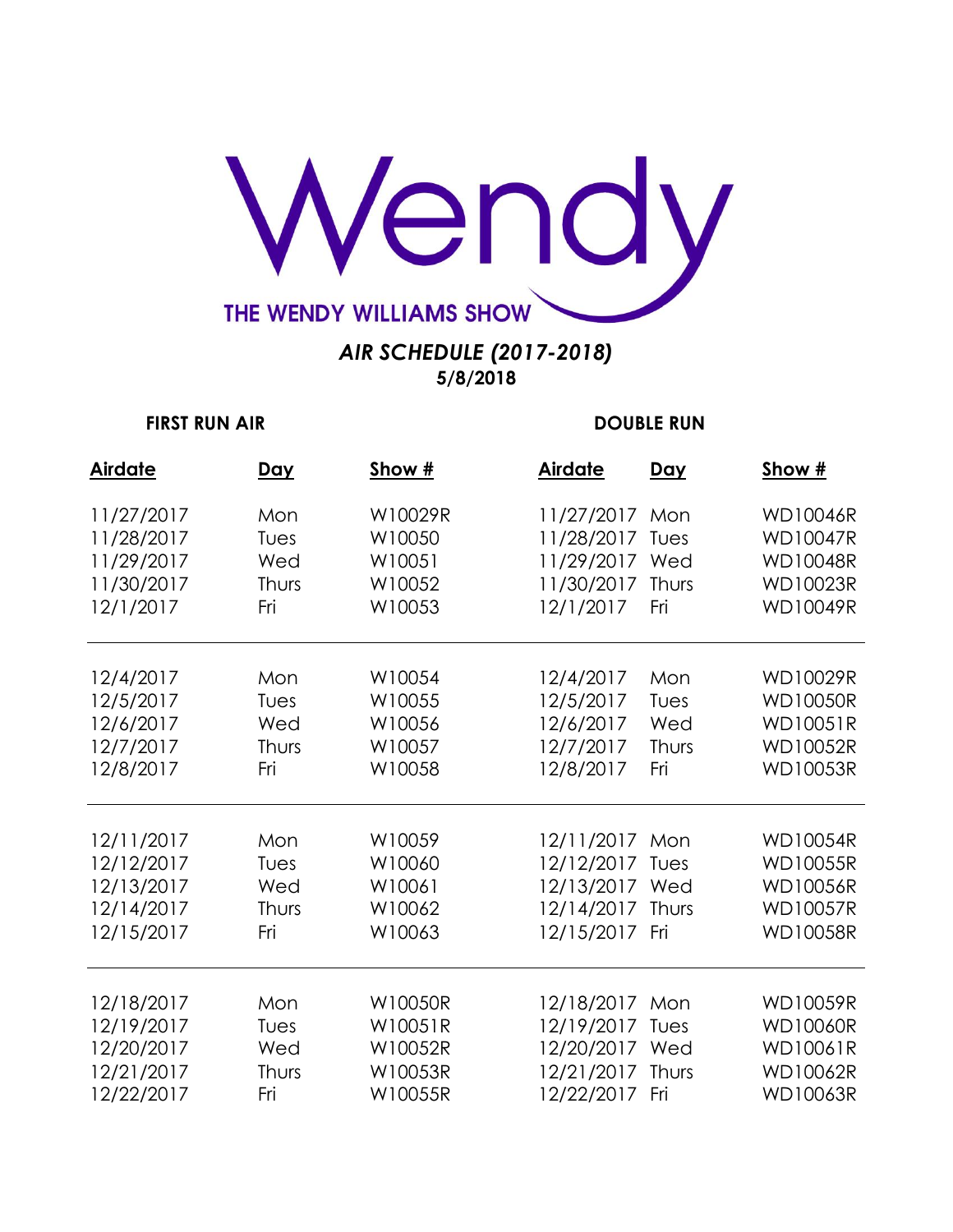

| <b>Airdate</b> | <u>Day</u> | Show #  | <b>Airdate</b> | <u>Day</u> | Show #          |
|----------------|------------|---------|----------------|------------|-----------------|
| 12/25/2017     | Mon        | W10056R | 12/25/2017     | Mon        | <b>WD10050R</b> |
| 12/26/2017     | Tues       | W10058R | 12/26/2017     | Tues       | <b>WD10051R</b> |
| 12/27/2017     | Wed        | W10060R | 12/27/2017     | Wed        | <b>WD10052R</b> |
| 12/28/2017     | Thurs      | W10063R | 12/28/2017     | Thurs      | <b>WD10053R</b> |
| 12/29/2017     | Fri        | W10EVG  | 12/29/2017     | Fri        | <b>WD10055R</b> |
| 1/1/2018       | Mon        | W10037R | 1/1/2018       | Mon        | <b>WD10056R</b> |
| 1/2/2018       | Tues       | W10039R | 1/2/2018       | Tues       | <b>WD10058R</b> |
| 1/3/2018       | Wed        | W10044R | 1/3/2018       | Wed        | <b>WD10060R</b> |
| 1/4/2018       | Thurs      | W10029R | 1/4/2018       | Thurs      | <b>WD10063R</b> |
| 1/5/2018       | Fri        | W10047R | 1/5/2018       | Fri        | WD10EVGR        |
| 1/8/2018       | Mon        | W10064  | 1/8/2018       | Mon        | <b>WD10037R</b> |
| 1/9/2018       | Tues       | W10065  | 1/9/2018       | Tues       | <b>WD10039R</b> |
| 1/10/2018      | Wed        | W10066  | 1/10/2018      | Wed        | <b>WD10044R</b> |
| 1/11/2018      | Thurs      | W10067  | 1/11/2018      | Thurs      | <b>WD10029R</b> |
| 1/12/2018      | Fri        | W10068  | 1/12/2018      | Fri        | <b>WD10047R</b> |
| 1/15/2018      | Mon        | W10069  | 1/15/2018      | Mon        | <b>WD10064R</b> |
| 1/16/2018      | Tues       | W10070  | 1/16/2018      | Tues       | <b>WD10065R</b> |
| 1/17/2018      | Wed        | W10071  | 1/17/2018      | Wed        | <b>WD10066R</b> |
| 1/18/2018      | Thurs      | W10072  | 1/18/2018      | Thurs      | <b>WD10067R</b> |
| 1/19/2018      | Fri        | W10073  | 1/19/2018      | Fri        | <b>WD10068R</b> |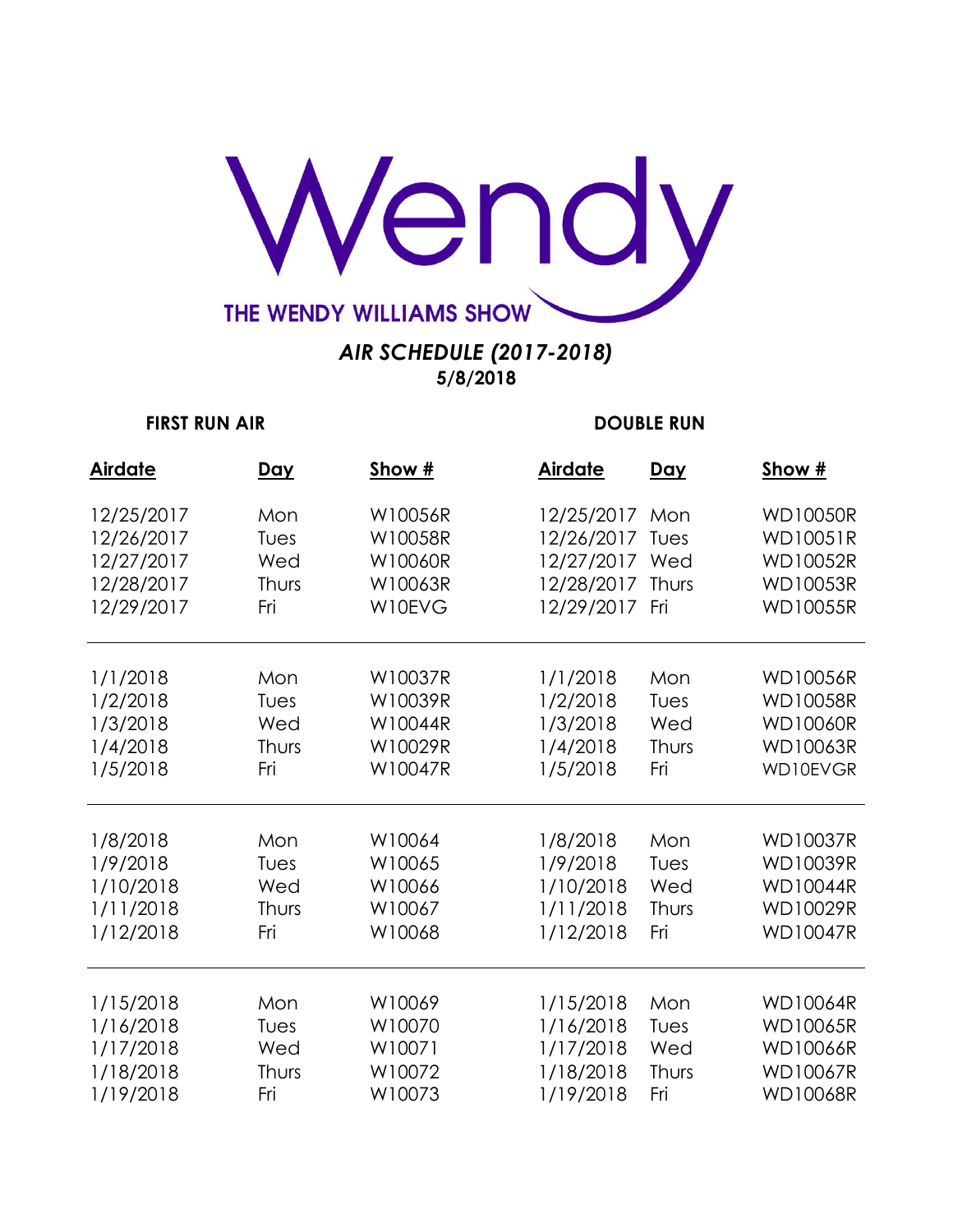

| <b>Airdate</b> | <u>Day</u> | Show #  | <b>Airdate</b> | <u>Day</u> | Show #          |
|----------------|------------|---------|----------------|------------|-----------------|
| 1/22/2018      | Mon        | W10074  | 1/22/2018      | Mon        | <b>WD10069R</b> |
| 1/23/2018      | Tues       | W10075  | 1/23/2018      | Tues       | <b>WD10070R</b> |
| 1/24/2018      | Wed        | W10076  | 1/24/2018      | Wed        | <b>WD10071R</b> |
| 1/25/2018      | Thurs      | W10077  | 1/25/2018      | Thurs      | <b>WD10072R</b> |
| 1/26/2018      | Fri        | W10078  | 1/26/2018      | Fri        | <b>WD10073R</b> |
| 1/29/2018      | Mon        | W10079  | 1/29/2018      | Mon        | <b>WD10074R</b> |
| 1/30/2018      | Tues       | W10080  | 1/30/2018      | Tues       | <b>WD10075R</b> |
| 1/31/2018      | Wed        | W10081  | 1/31/2018      | Wed        | <b>WD10076R</b> |
| 2/1/2018       | Thurs      | W10082  | 2/1/2018       | Thurs      | <b>WD10077R</b> |
| 2/2/2018       | Fri        | W10083  | 2/2/2018       | Fri        | <b>WD10078R</b> |
| 2/5/2018       | Mon        | W10084  | 2/5/2018       | Mon        | <b>WD10079R</b> |
| 2/6/2018       | Tues       | W10085  | 2/6/2018       | Tues       | <b>WD10080R</b> |
| 2/7/2018       | Wed        | W10086  | 2/7/2018       | Wed        | WD10081R        |
| 2/8/2018       | Thurs      | W10087  | 2/8/2018       | Thurs      | <b>WD10082R</b> |
| 2/9/2018       | Fri        | W10088  | 2/9/2018       | Fri        | <b>WD10083R</b> |
| 2/12/2018      | Mon        | W10089  | 2/12/2018      | Mon        | <b>WD10084R</b> |
| 2/13/2018      | Tues       | W10090  | 2/13/2018      | Tues       | <b>WD10085R</b> |
| 2/14/2018      | Wed        | W10068R | 2/14/2018      | Wed        | <b>WD10086R</b> |
| 2/15/2018      | Thurs      | W10066R | 2/15/2018      | Thurs      | <b>WD10087R</b> |
| 2/16/2018      | Fri        | W10081R | 2/16/2018      | Fri        | <b>WD10088R</b> |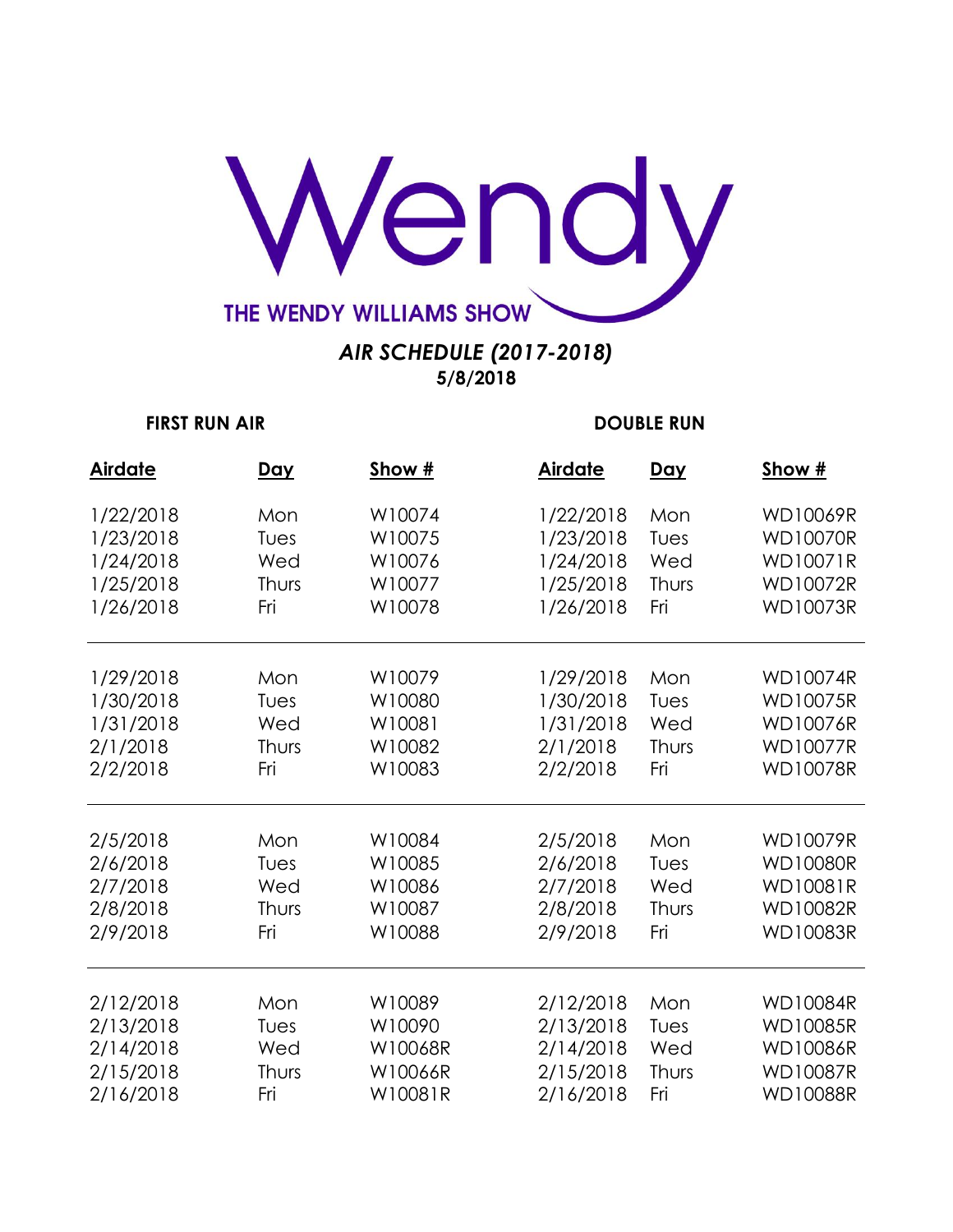

| <b>Airdate</b> | <u>Day</u> | Show #  | <b>Airdate</b> | <u>Day</u> | Show #          |
|----------------|------------|---------|----------------|------------|-----------------|
| 2/19/2018      | Mon        | W10091  | 2/19/2018      | Mon        | <b>WD10089R</b> |
| 2/20/2018      | Tues       | W10092  | 2/20/2018      | Tues       | WD10090R        |
| 2/21/2018      | Wed        | W10093  | 2/21/2018      | Wed        | <b>WD10068R</b> |
| 2/22/2018      | Thurs      | W10037R | 2/22/2018      | Thurs      | <b>WD10066R</b> |
| 2/23/2018      | Fri        | W10002R | 2/23/2018      | Fri        | <b>WD10081R</b> |
| 2/26/2018      | Mon        | W10048R | 2/26/2018      | Mon        | WD10091R        |
| 2/27/2018      | Tues       | W10004R | 2/27/2018      | Tues       | WD10092R        |
| 2/28/2018      | Wed        | W10005R | 2/28/2018      | Wed        | <b>WD10093R</b> |
| 3/1/2018       | Thurs      | W10008R | 3/1/2018       | Thurs      | <b>WD10037R</b> |
| 3/2/2018       | Fri        | W10009R | 3/2/2018       | Fri        | <b>WD10002R</b> |
| 3/5/2018       | Mon        | W10026R | 3/5/2018       | Mon        | <b>WD10048R</b> |
| 3/6/2018       | Tues       | W10012R | 3/6/2018       | Tues       | <b>WD10004R</b> |
| 3/7/2018       | Wed        | W10014R | 3/7/2018       | Wed        | <b>WD10005R</b> |
| 3/8/2018       | Thurs      | W10018R | 3/8/2018       | Thurs      | <b>WD10008R</b> |
| 3/9/2018       | Fri        | W10019R | 3/9/2018       | Fri        | <b>WD10009R</b> |
| 3/12/2018      | Mon        | W10094  | 3/12/2018      | Mon        | <b>WD10026R</b> |
| 3/13/2018      | Tues       | W10095  | 3/13/2018      | Tues       | <b>WD10012R</b> |
| 3/14/2018      | Wed        | W10096  | 3/14/2018      | Wed        | <b>WD10014R</b> |
| 3/15/2018      | Thurs      | W10097  | 3/15/2018      | Thurs      | <b>WD10018R</b> |
| 3/16/2018      | Fri        | W10098  | 3/16/2018      | Fri        | <b>WD10019R</b> |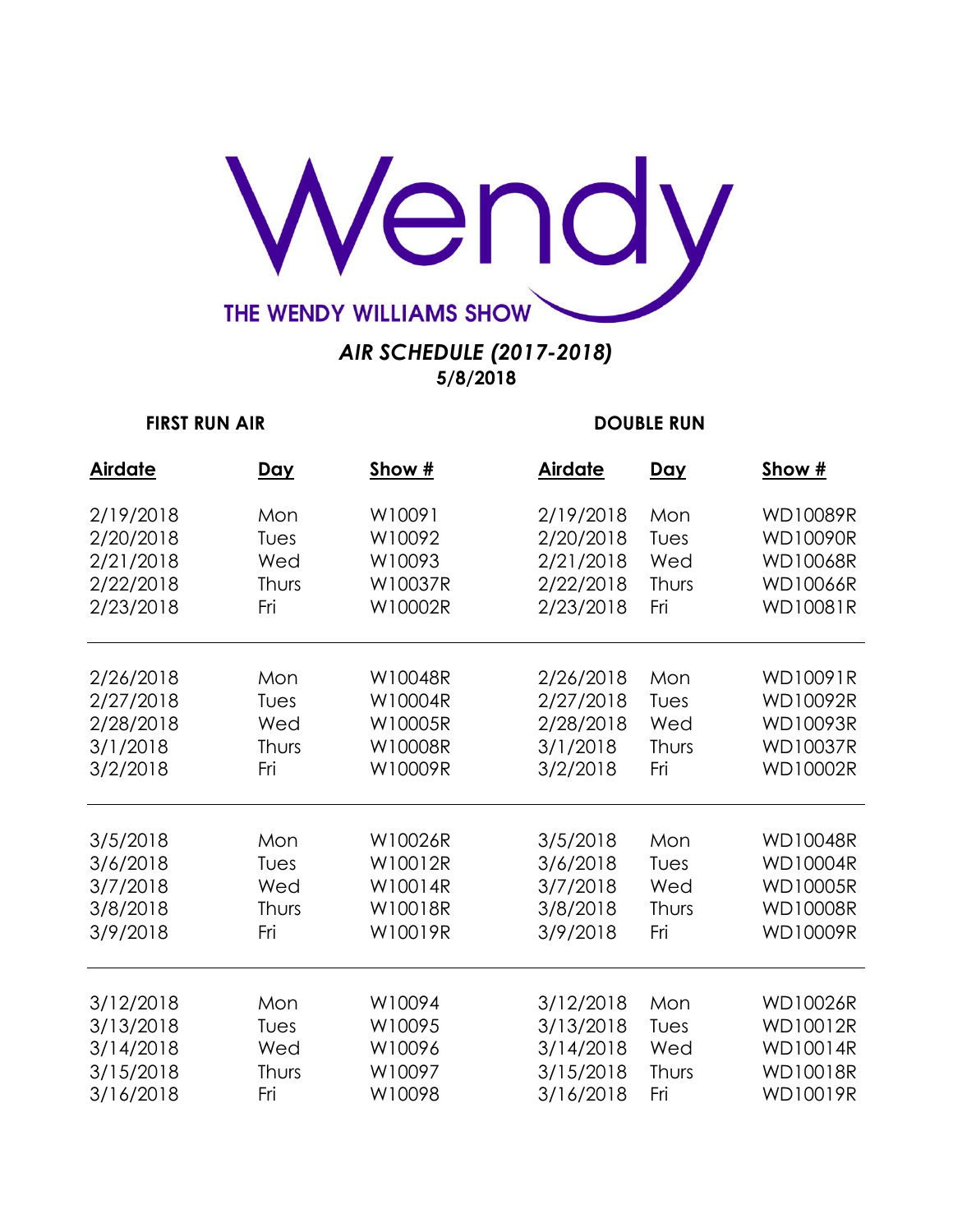

| <b>Airdate</b> | <u>Day</u> | Show # | <b>Airdate</b> | <u>Day</u> | Show #          |
|----------------|------------|--------|----------------|------------|-----------------|
| 3/19/2018      | Mon        | W10099 | 3/19/2018      | Mon        | <b>WD10094R</b> |
| 3/20/2018      | Tues       | W10100 | 3/20/2018      | Tues       | <b>WD10095R</b> |
| 3/21/2018      | Wed        | W10101 | 3/21/2018      | Wed        | <b>WD10096R</b> |
| 3/22/2018      | Thurs      | W10102 | 3/22/2018      | Thurs      | <b>WD10097R</b> |
| 3/23/2018      | Fri        | W10103 | 3/23/2018      | Fri        | <b>WD10098R</b> |
| 3/26/2018      | Mon        | W10104 | 3/26/2018      | Mon        | <b>WD10099R</b> |
| 3/27/2018      | Tues       | W10105 | 3/27/2018      | Tues       | <b>WD10100R</b> |
| 3/28/2018      | Wed        | W10106 | 3/28/2018      | Wed        | <b>WD10101R</b> |
| 3/29/2018      | Thurs      | W10107 | 3/29/2018      | Thurs      | <b>WD10102R</b> |
| 3/30/2018      | Fri        | W10108 | 3/30/2018      | Fri        | <b>WD10103R</b> |
| 4/2/2018       | Mon        | W10109 | 4/2/2018       | Mon        | <b>WD10104R</b> |
| 4/3/2018       | Tues       | W10110 | 4/3/2018       | Tues       | <b>WD10105R</b> |
| 4/4/2018       | Wed        | W10111 | 4/4/2018       | Wed        | <b>WD10106R</b> |
| 4/5/2018       | Thurs      | W10112 | 4/5/2018       | Thurs      | <b>WD10107R</b> |
| 4/6/2018       | Fri        | W10113 | 4/6/2018       | Fri        | <b>WD10108R</b> |
| 4/9/2018       | Mon        | W10114 | 4/9/2018       | Mon        | <b>WD10109R</b> |
| 4/10/2018      | Tues       | W10115 | 4/10/2018      | Tues       | <b>WD10110R</b> |
| 4/11/2018      | Wed        | W10116 | 4/11/2018      | Wed        | <b>WD10111R</b> |
| 4/12/2018      | Thurs      | W10117 | 4/12/2018      | Thurs      | <b>WD10112R</b> |
| 4/13/2018      | Fri        | W10118 | 4/13/2018      | Fri        | <b>WD10113R</b> |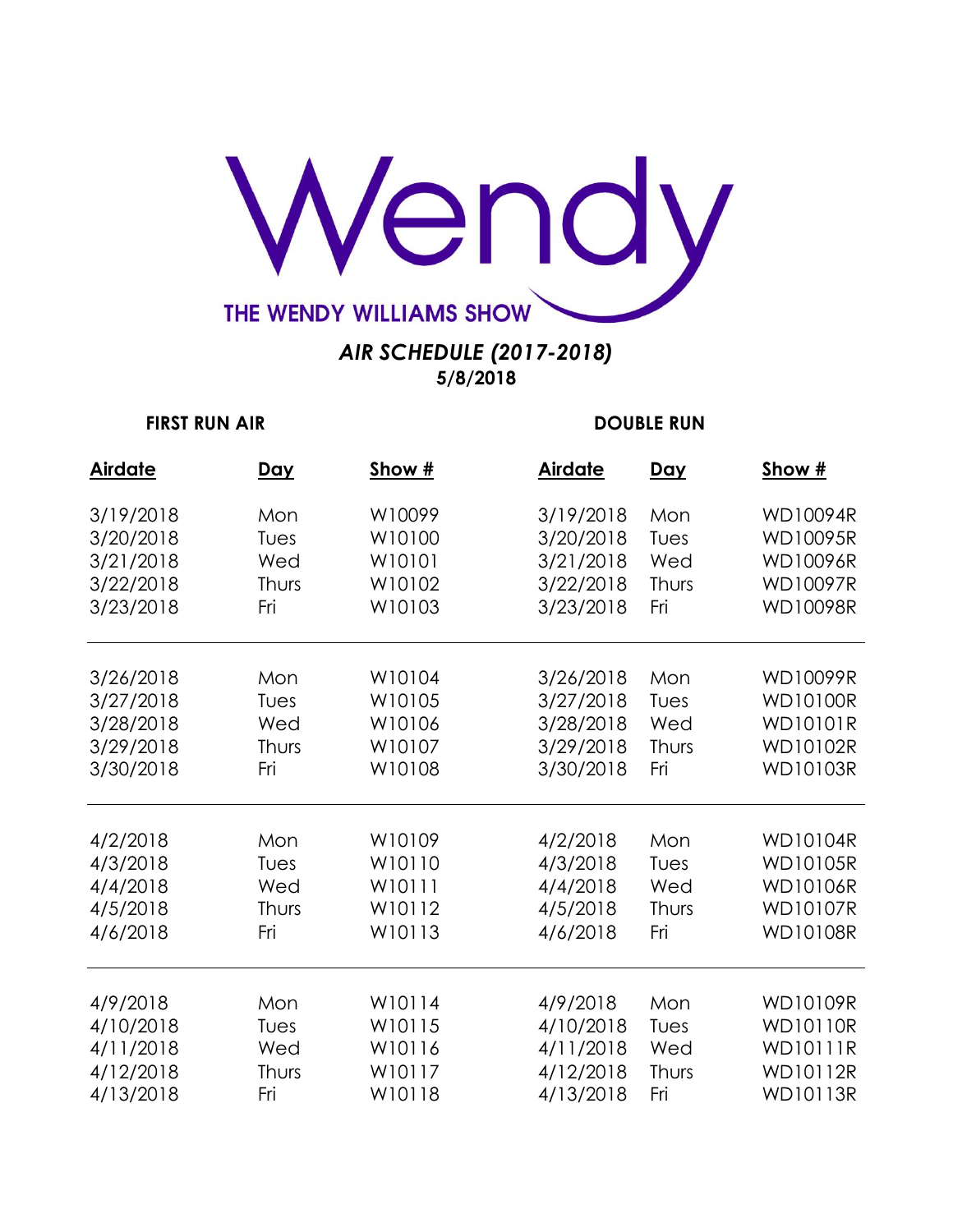

| <b>Airdate</b> | <u>Day</u> | Show # | <b>Airdate</b> | <u>Day</u> | Show #          |
|----------------|------------|--------|----------------|------------|-----------------|
| 4/16/2018      | Mon        | W10119 | 4/16/2018      | Mon        | <b>WD10114R</b> |
| 4/17/2018      | Tues       | W10120 | 4/17/2018      | Tues       | <b>WD10115R</b> |
| 4/18/2018      | Wed        | W10121 | 4/18/2018      | Wed        | <b>WD10116R</b> |
| 4/19/2018      | Thurs      | W10122 | 4/19/2018      | Thurs      | <b>WD10117R</b> |
| 4/20/2018      | Fri        | W10123 | 4/20/2018      | Fri        | <b>WD10118R</b> |
| 4/23/2018      | Mon        | W10124 | 4/23/2018      | Mon        | <b>WD10119R</b> |
| 4/24/2018      | Tues       | W10125 | 4/24/2018      | Tues       | <b>WD10120R</b> |
| 4/25/2018      | Wed        | W10126 | 4/25/2018      | Wed        | <b>WD10121R</b> |
| 4/26/2018      | Thurs      | W10127 | 4/26/2018      | Thurs      | <b>WD10122R</b> |
| 4/27/2018      | Fri        | W10128 | 4/27/2018      | Fri        | <b>WD10123R</b> |
| 4/30/2018      | Mon        | W10129 | 4/30/2018      | Mon        | <b>WD10124R</b> |
| 5/1/2018       | Tues       | W10130 | 5/1/2018       | Tues       | <b>WD10125R</b> |
| 5/2/2018       | Wed        | W10131 | 5/2/2018       | Wed        | <b>WD10126R</b> |
| 5/3/2018       | Thurs      | W10132 | 5/3/2018       | Thurs      | <b>WD10127R</b> |
| 5/4/2018       | Fri        | W10133 | 5/4/2018       | Fri        | <b>WD10128R</b> |
| 5/7/2018       | Mon        | W10134 | 5/7/2018       | Mon        | <b>WD10129R</b> |
| 5/8/2018       | Tues       | W10135 | 5/8/2018       | Tues       | <b>WD10130R</b> |
| 5/9/2018       | Wed        | W10136 | 5/9/2018       | Wed        | <b>WD10131R</b> |
| 5/10/2018      | Thurs      | W10137 | 5/10/2018      | Thurs      | <b>WD10132R</b> |
| 5/11/2018      | Fri        | W10138 | 5/11/2018      | Fri        | <b>WD10133R</b> |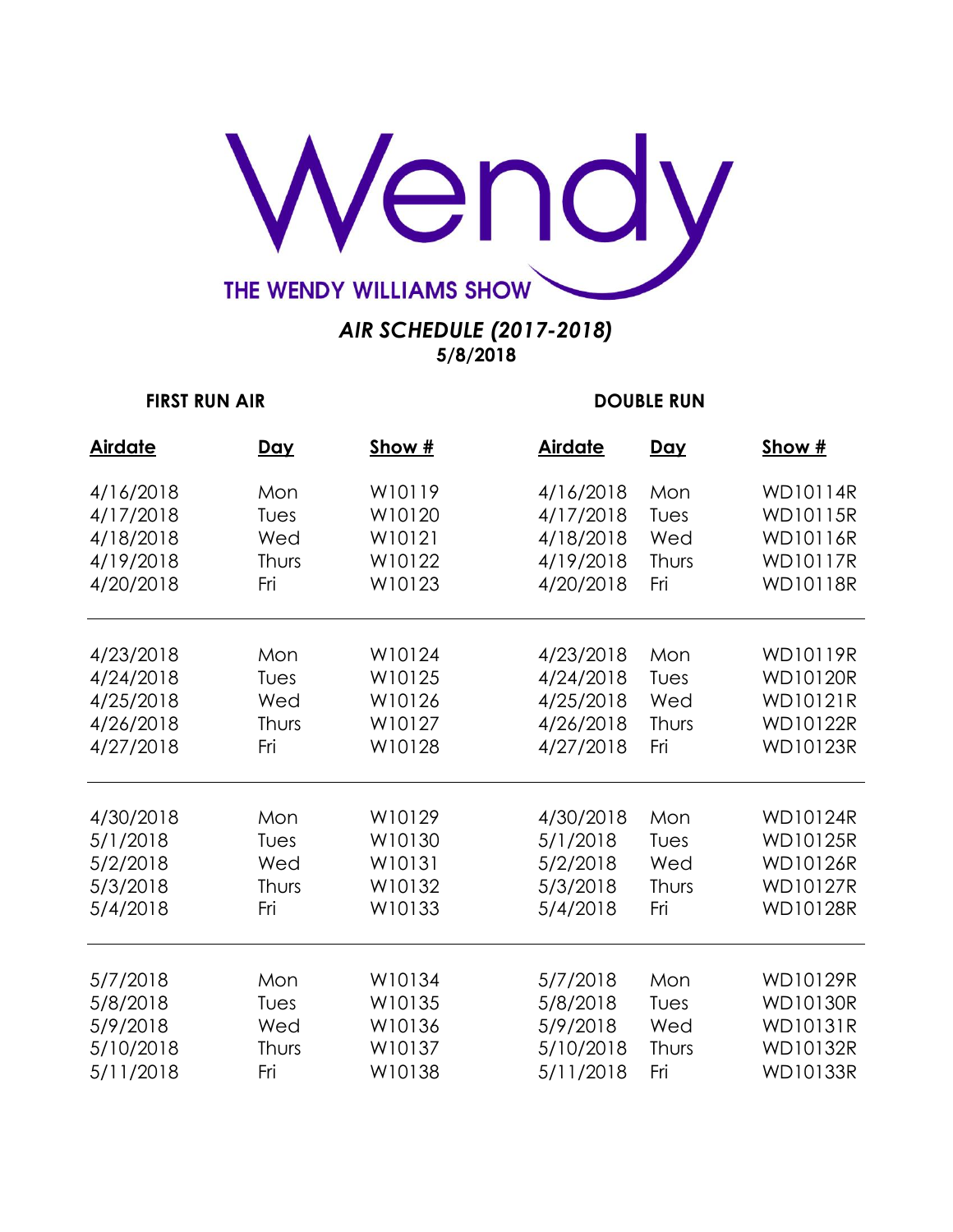

| <b>Airdate</b> | <u>Day</u>   | Show #           | <b>Airdate</b> | <u>Day</u>   | Show #          |
|----------------|--------------|------------------|----------------|--------------|-----------------|
| 5/14/2018      | Mon          | W10139           | 5/14/2018      | Mon          | <b>WD10134R</b> |
| 5/15/2018      | <b>Tues</b>  | W10140           | 5/15/2018      | <b>Tues</b>  | <b>WD10135R</b> |
| 5/16/2018      | Wed          | W10141           | 5/16/2018      | Wed          | <b>WD10136R</b> |
| 5/17/2018      | <b>Thurs</b> | W10142           | 5/17/2018      | <b>Thurs</b> | <b>WD10137R</b> |
| 5/18/2018      | Fri          | W10143           | 5/18/2018      | <b>Fri</b>   | <b>WD10138R</b> |
|                |              |                  |                |              |                 |
| 5/21/2018      | Mon          | W10144           | 5/21/2018      | Mon          | <b>WD10139R</b> |
| 5/22/2018      | <b>Tues</b>  | W10145           | 5/22/2018      | <b>Tues</b>  | <b>WD10140R</b> |
| 5/23/2018      | Wed          | W10146           | 5/23/2018      | Wed          | <b>WD10141R</b> |
| 5/24/2018      | <b>Thurs</b> | W10147           | 5/24/2018      | <b>Thurs</b> | <b>WD10142R</b> |
| 5/25/2018      | Fri          | W10148           | 5/25/2018      | Fri          | <b>WD10143R</b> |
| 5/28/2018      | Mon          | <b>RepeatTBD</b> | 5/28/2018      | Mon          | <b>WD10144R</b> |
| 5/29/2018      | <b>Tues</b>  | W10149           | 5/29/2018      | <b>Tues</b>  | <b>WD10145R</b> |
|                |              |                  |                |              |                 |
| 5/30/2018      | Wed          | W10150           | 5/30/2018      | Wed          | <b>WD10146R</b> |
| 5/31/2018      | <b>Thurs</b> | W10151           | 5/31/2018      | <b>Thurs</b> | <b>WD10147R</b> |
| 6/1/2018       | Fri          | W10152           | 6/1/2018       | Fri          | <b>WD10148R</b> |